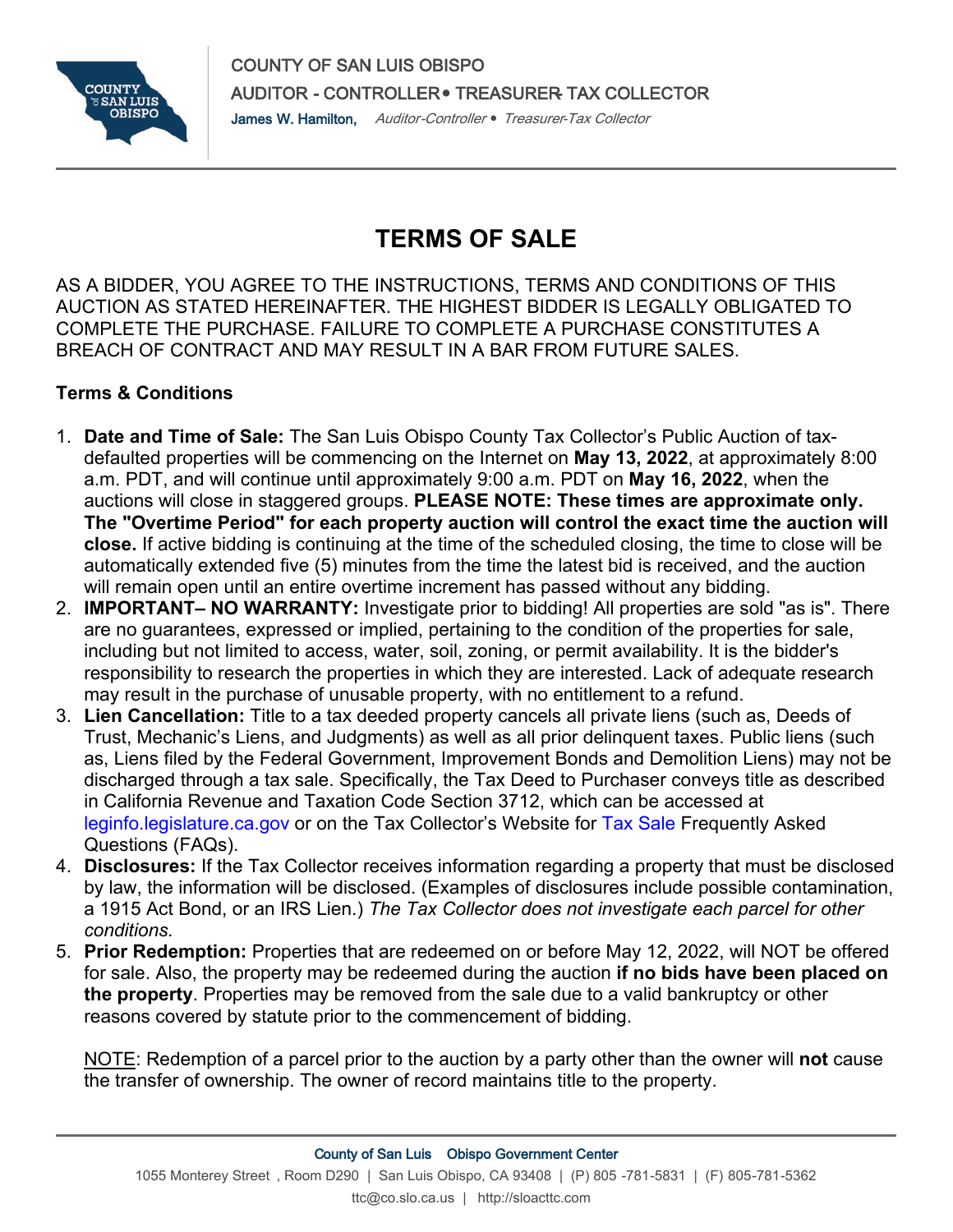BID4ASSETS Terms and Conditions April 12, 2022 Page 2

- 6. **Finality of Sale: All sales are final**, with the **exception** that the Tax Collector reserves the right to rescind the sale in the event that an error is discovered that may have affected the due process rights of the former owner. By participation in the Internet Auction, the bidder agrees to cooperate in the rescission of the sale if such an event occurs within one year of the sale of the property.
- 7. **Tax Deeds:** Successful bidders will be required to complete a deed information form showing how they want title to the property to be held (vesting). **The Deed Information form will be provided to the winning bidders and must be submitted to Bid4Assets within 48 hours following the close of the auction.** The Tax Deeds will be recorded within approximately one week after the sale. Once a Tax Deed is recorded, the deed will be mailed directly to the purchaser by the County Clerk-Recorder. This deed conveys all right, title, and interest to the property in accordance with the provisions of Revenue and Taxation Code section 3712.
- 8. **Documentary Transfer Tax:** In addition to the winning bid amount, a Documentary Transfer Tax is required to record the deed. The tax is at a rate of **\$.55 for each \$500** or fractional part thereof, if the winning bid amount exceeds \$100.00.
- 9. **Payment** must be received by the Tax Collector on or before May 19, 2022. Payments will be accepted in the following manner:

Cash (Do not mail)

Cashier's Check

Electronic Funds Transfer (The successful bidder will be contacted and provided with instructions and account information.)

Payments made by cash or cashier's check will be accepted during business hours at the Office of the San Luis Obispo County Treasurer-Tax Collector located at: San Luis Obispo County Government Center, Room D-290, 1055 Monterey Street, San Luis Obispo, CA 93408.

- 10.**Liability:** Neither the State of California, nor the County of San Luis Obispo, nor their elected or appointed officials, officers, employees and agents, are liable for loss or damages of any kind sustained by the property purchased at public auction from the time of the sale until the recordation of the Tax Deed transferring the property to the purchaser.
- 11.**Title Insurance:** *The Tax Collector does not provide the purchaser with a title insurance policy.* Prospective purchasers are advised to contact title insurance companies prior to the auction to obtain information regarding availability of title insurance for tax deeded properties.
- 12.**Redemption Right Reinstatement:** If a parcel is not sold during the internet public auction, the owner's right of redemption reinstates by law until the property is re-offered within 90 days of the sale date with notice to any new parties of interest or prior to the next scheduled tax sale if the taxes remain unpaid. The property **cannot** be purchased through the Tax Collector after the sale.
- 13.**Assessment Numbers:** The parcel's nine-digit assessment number, when used to describe property in the public auction list, refers to the Assessor's map book, the map page, the block on the map (if applicable) and the individual parcel number on the map page or in the block. To determine the approximate location of a sale parcel, please refer to the following guide:

## [Property Location by Assessment Number](https://www.slocounty.ca.gov/Departments/Auditor-Controller-Treasurer-Tax-Collector/Tax-Collector/Services/Property-Taxes-Secured/Property-Location-by-Assessment-Number.aspx)